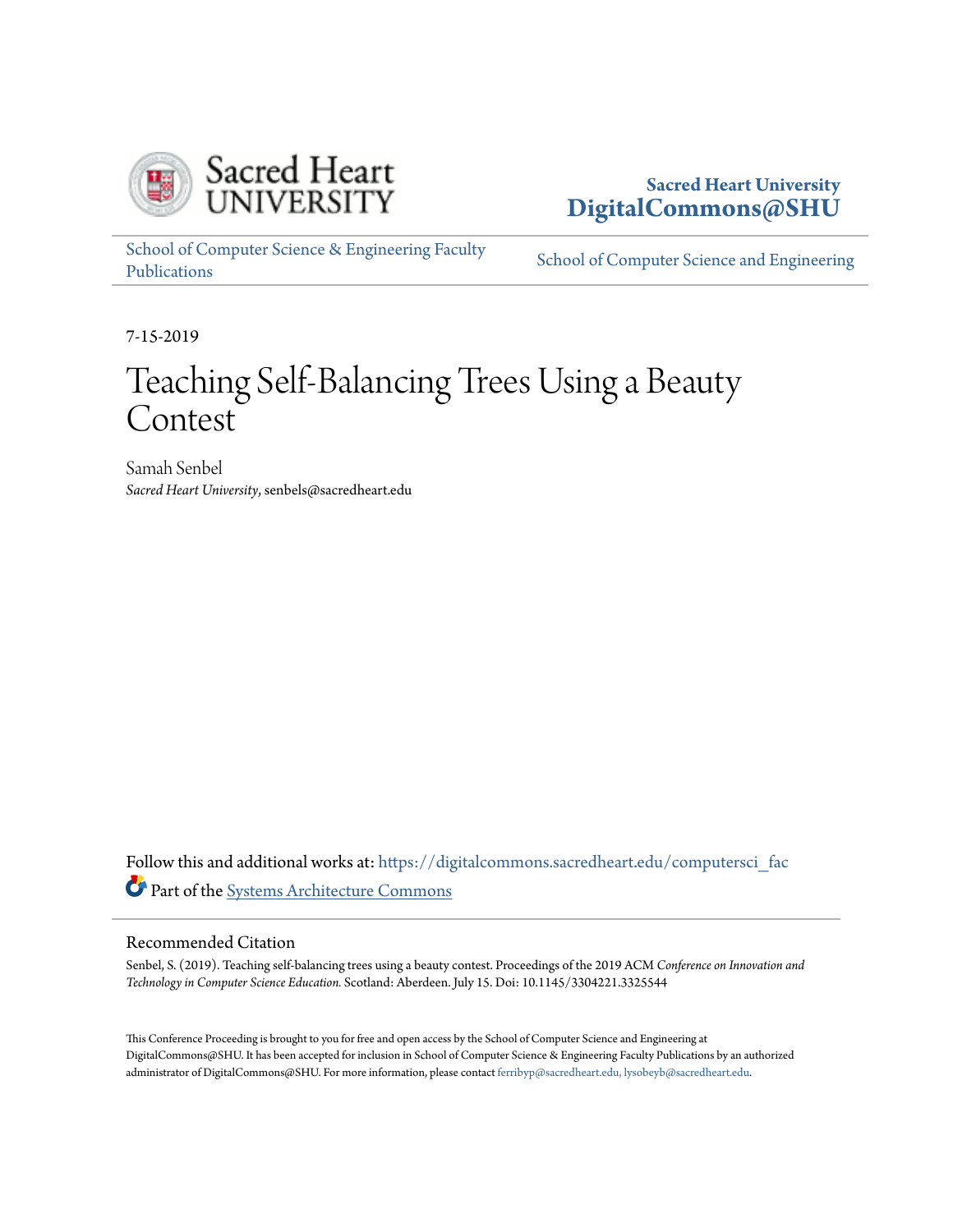# **Teaching Self-Balancing Trees Using a Beauty Contest**

Samah Senbel School of Computer Science & Engineering Sacred Heart University Fairfield CT USA senbels@sacredheart.edu

# **ABSTRACT**

Trees data structures and their performance is one of the main topics to teach in a data structures course. Appreciating the importance of tree structure and tree height in software performance is an important concept to teach. In this paper, a simple and amusing activity is presented. It demonstrates to students the importance of a well-balanced tree by comparing the height of a binary search tree to a balanced (AVL) tree build upon some personal data to find the "prettiest" tree (minimum height). The activity highlights the fact that, irrelevant of your data sequence, a balanced tree guarantees a height of O(log n) and everyone "wins" the beauty contest.

## **CCS CONCEPTS**

• Social and Professional topics  $\rightarrow$  Computing education programs

**KEYWORDS:** Self-balancing trees; AVL trees; Binary Search Trees; Tree Height; Search Complexity

#### **ACM Reference format:**

Samah Senbel. 2019. Teaching Self-Balancing Trees Using a Beauty Contest. In *Proceedings of the 24th Annual Conference on Innovation and Technology in Computer Science Education (ITiCSE'19), 15-17/July, 2019, Aberdeen, Scotland, United Kingdom.* ACM, New York, NY, USA, 2 pages. <https://doi.org/10.1145/3304221.3325544>

### **1 INTRODUCTION**

Data structures is a significant part of the foundation of computer science for computer programming students. It introduces students to the different data structures and their uses, properties and implementation. This is a core part of software design and development [5]. At Sacred Heart University, the data structures course is taught in the second semester of the freshman year for all computer science and engineering students. It starts by covering the simpler linear data structures: arrays, linked lists, stacks, queues, and hashing, then trees of all types; binary search trees (BST), AVL trees [1] or red-black trees, heaps, and B-trees, and finally graphs are introduced towards the end of the course.

Permission to make digital or hard copies of part or all of this work for personal or classroom use is granted without fee provided that copies are not made or distributed for profit or commercial advantage and that copies bear this notice and the full citation on the first page. Copyrights for third-party components of this work must be honored. For all other uses, contact the Owner/Author. *ITiCSE '19, July 15–17, 2019, Aberdeen, Scotland UK* © 2019 Copyright is held by the owner/author(s). ACM ISBN 978-1-4503-6301-3/19/07. https://doi.org/10.1145/3304221.3325544

 Students often have no problem understanding the concepts and uses of the different data structures, but struggle with the analysis, comparison, and implementation of the different structures. Therefore, it is important to introduce as many demonstrations, examples, memorable activities and interesting assignments as possible [4].

 An important concept to teach in a data structures course is the different types of trees and their applications and performance measures. After studying the main concept of each tree type and its uses, we analyze and compare its performance to the others before starting on its implementation. The importance of the tree height in tree processing and performance cannot be understated [3].

 Typically, the binary search tree and its implementation is covered first in its own lecture followed by a self-balancing tree: AVL trees and/or Red-Black trees. We introduce an exercise to be done at the beginning and middle of the self-balancing tree lecture.

2 ACTIVITY DESCRIPTION

The goal of this activity is to demonstrate the efficiency of AVL trees. Students build a BST from a set of personalized integers, check the height, and the student with the lowest height "wins". Then, an AVL tree is built from the same data, and now everyone has the same tree height and are all "winners" of the tree beauty contest.

 The first issue is how big to make the data set to make sure all students get an AVL tree of the same height and "win". Figure 1 charts the eight range for both BST and AVL trees, as given in the following equations [2]:

BST tree height:  $log_2(n+1) \le h < n$  (1) AVL tree height:  $\log_2 (n+1) \le h < 1.44 \log_2 (n+2) - 0.328$  (2)



**Figure 1: Height range of a BST and AVL tree**